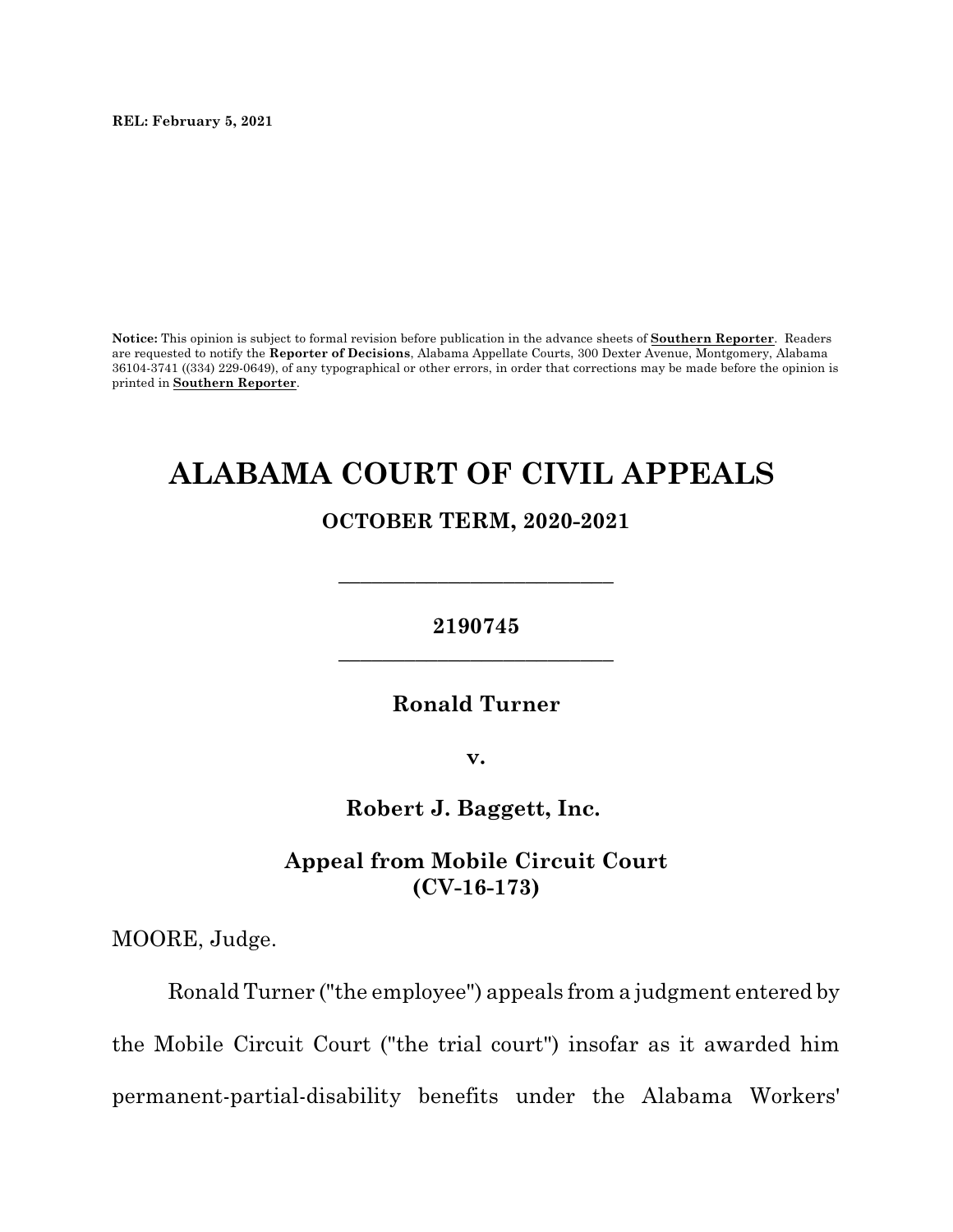Compensation Act ("the Act"), Ala. Code 1975, § 25-5-1 et seq. We reverse the trial court's judgment and remand the case for further proceedings consistent with this opinion.

## Procedural History

On July 21, 2016, the employee filed a complaint seeking workers' compensation benefits from Robert J. Baggett, Inc. ("the employer"), for an injury the employee sustained on August 19, 2014. The employer answered the complaint on August 17, 2016, disputing the extent of the employee's injury. After a trial, the trial court entered a final judgment on June 22, 2020, awarding the employee, among other things, "compensation for permanent partial disability pursuant to the schedule for a 59% loss of his right arm." On July 13, 2020, the employee filed his notice of appeal to this court.

## Issue on Appeal

The employee raises several issues regarding the propriety of the trial court's judgment, but we find the dispositive issue to be whether the trial court erred in limiting the employee's compensation to permanent-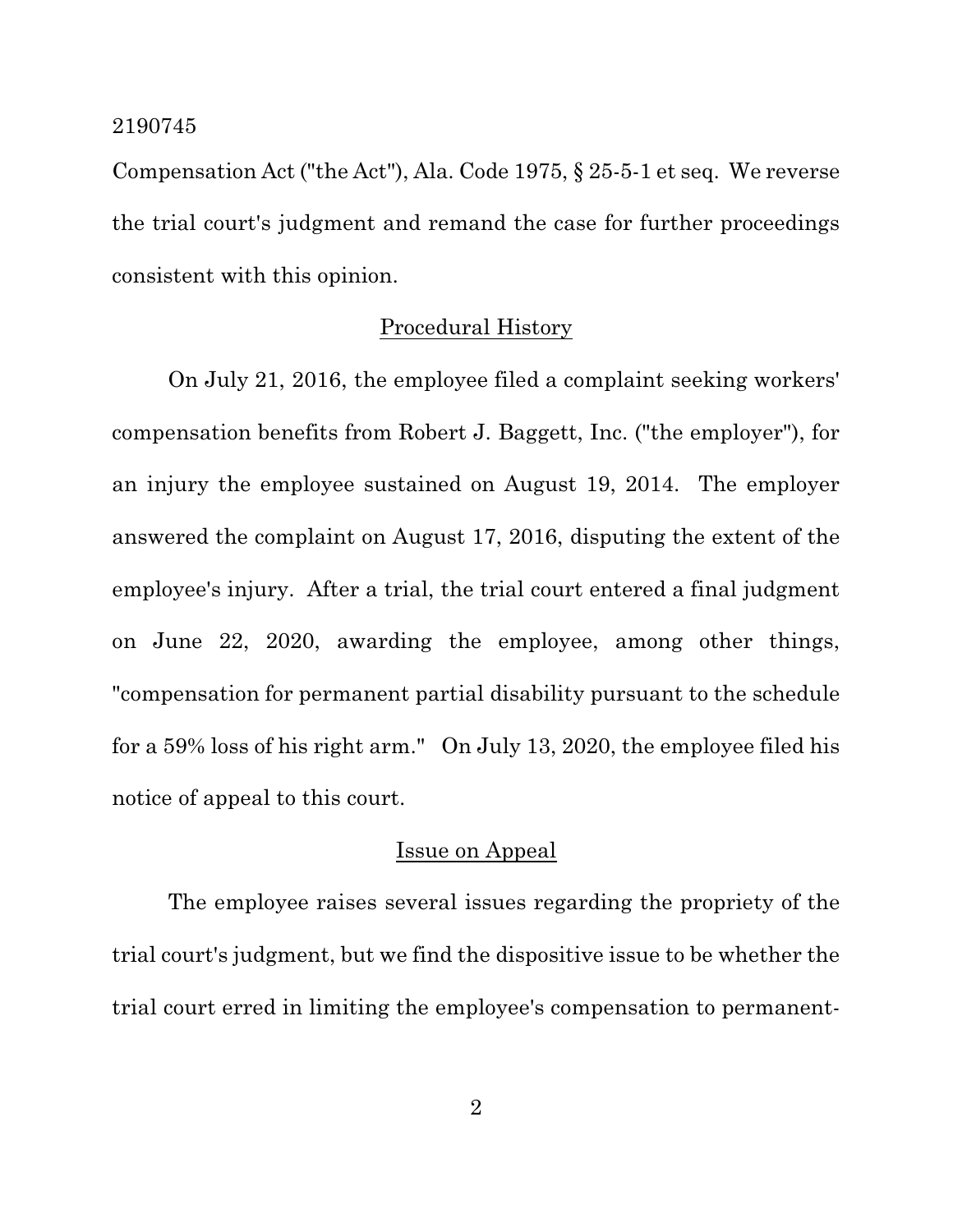partial-disability benefits for the loss of the use of his right arm under "the schedule" in the Act. See § 25-5-57(a), Ala. Code 1975.

As a general rule, an employee who sustains a permanent loss of use of an arm in a work-related accident is entitled to the benefits set forth in the schedule. Specifically,  $\S 25-5-57(a)(3)a$ , provides, in pertinent part:

"For permanent partial disability, the compensation shall be based upon the extent of the disability. In cases included in the following schedule, the compensation shall be 66 2/3 percent of the average weekly earnings, during the number of weeks set out in the following schedule:

"....

"13. For the loss of an arm, 222 weeks."

Section 25-5-57(a)(3)d. provides:

"The permanent and total loss of the use of a member shall be considered as equivalent to the loss of that member, but in such cases the compensation specified in the schedule for such injury shall be in lieu of all other compensation, except as otherwise provided herein. For permanent disability due to injury to a member resulting in less than total loss of use of the member not otherwise compensated in this schedule, compensation shall be paid at the prescribed rate during that part of the time specified in the schedule for the total loss or total loss of use of the respective member which the extent of the injury to the member bears to its total loss."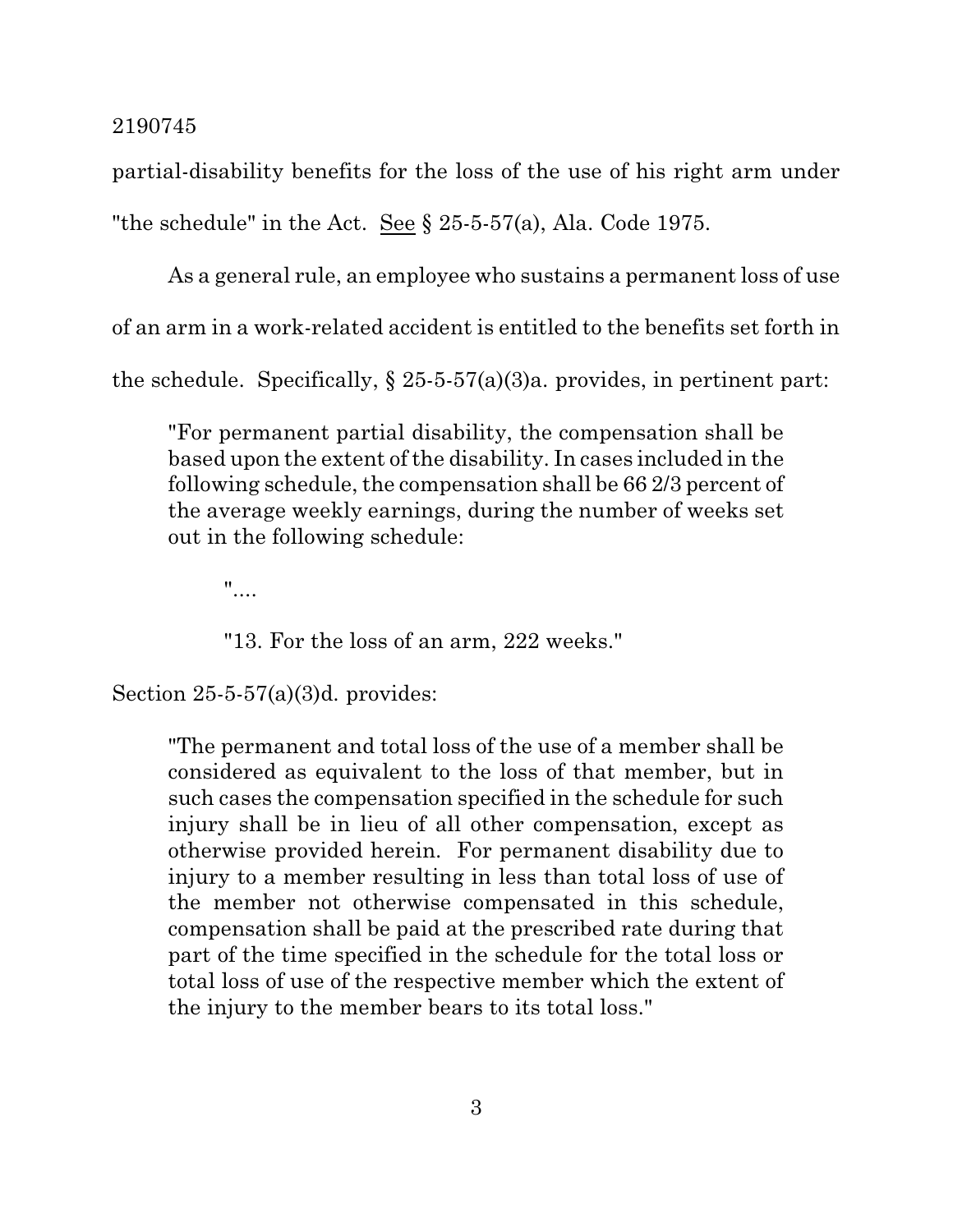However, " 'if the effects of the loss of the member extend to other parts of the body and interfere with their efficiency, the schedule allowance for the lost member is not exclusive.' " Ex parte Drummond Co., 837 So. 2d 831, 834 (Ala. 2002) (quoting 4 Lex K. Larson, Larson's Workers' Compensation Law § 87.02 (2001)).

> " 'Based on the holding in Ex parte Jackson, [997 So. 2d 1038 (Ala. 2007) ], in order to prove that the effects of the injury to the scheduled member "extend to other parts of the body and interfere with their efficiency," the employee does not have to prove that the effects actually cause a permanent physical injury to nonscheduled parts of the body. Rather, the employee must prove that the injury to the scheduled member causes pain or other symptoms that render the nonscheduled parts of the body less efficient.'

"Boise Cascade Corp. v. Jackson, 997 So. 2d 1042, 1044 (Ala. Civ. App. 2008). In order to prove that the loss of a member 'interferes with the efficiency' of other parts of his or her body, [an employee] must prove that the normal effective functioning of another part of his or her body has been hindered or impeded due to the loss of the member. Id."

Norandal U.S.A., Inc. v. Graben, 18 So. 3d 405, 410 (Ala. Civ. App. 2009).

Likewise, "a worker who sustains a permanent injury to a scheduled

member resulting in chronic pain in the scheduled member that is so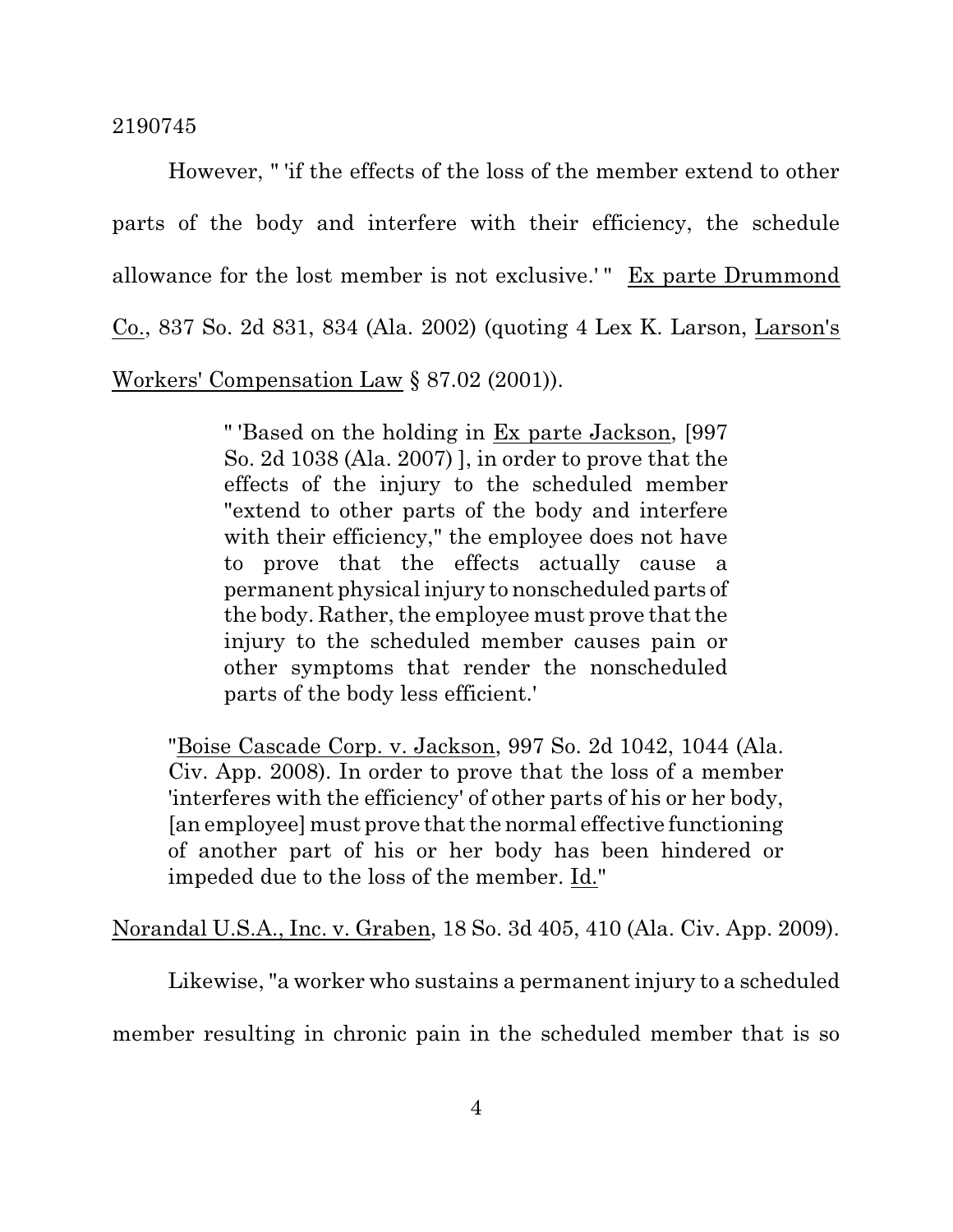severe that it virtually totally physically disables the worker would not be limited to the benefits set out in the schedule." Graben, 18 So. 3d at 416 (citing Ex parte Drummond Co., 837 So. 2d at 836 n.11).

In its judgment, the trial court awarded the employee benefits for a 59% loss of the use of his right arm. The trial court determined that the employee had not presented sufficient evidence indicating that the effects of his injury extended to and interfered with other, nonscheduled parts of his body or that his scheduled injury virtually totally disabled him so as to qualify him to receive compensation outside the schedule. The employee argues on appeal that the trial court erred in those determinations and that he should have been awarded compensation for a nonscheduled injury.

## Facts

The facts pertinent to the issue before this court are as follows. On August 19, 2014, while pulling strenuously on a wrench, the employee ruptured his right biceps tendon. Dr. Nick Rachel, an orthopedic surgeon, surgically repaired the ruptured tendon on August 27, 2014. Dr. Rachel's notes indicate that, following the surgery, the employee complained of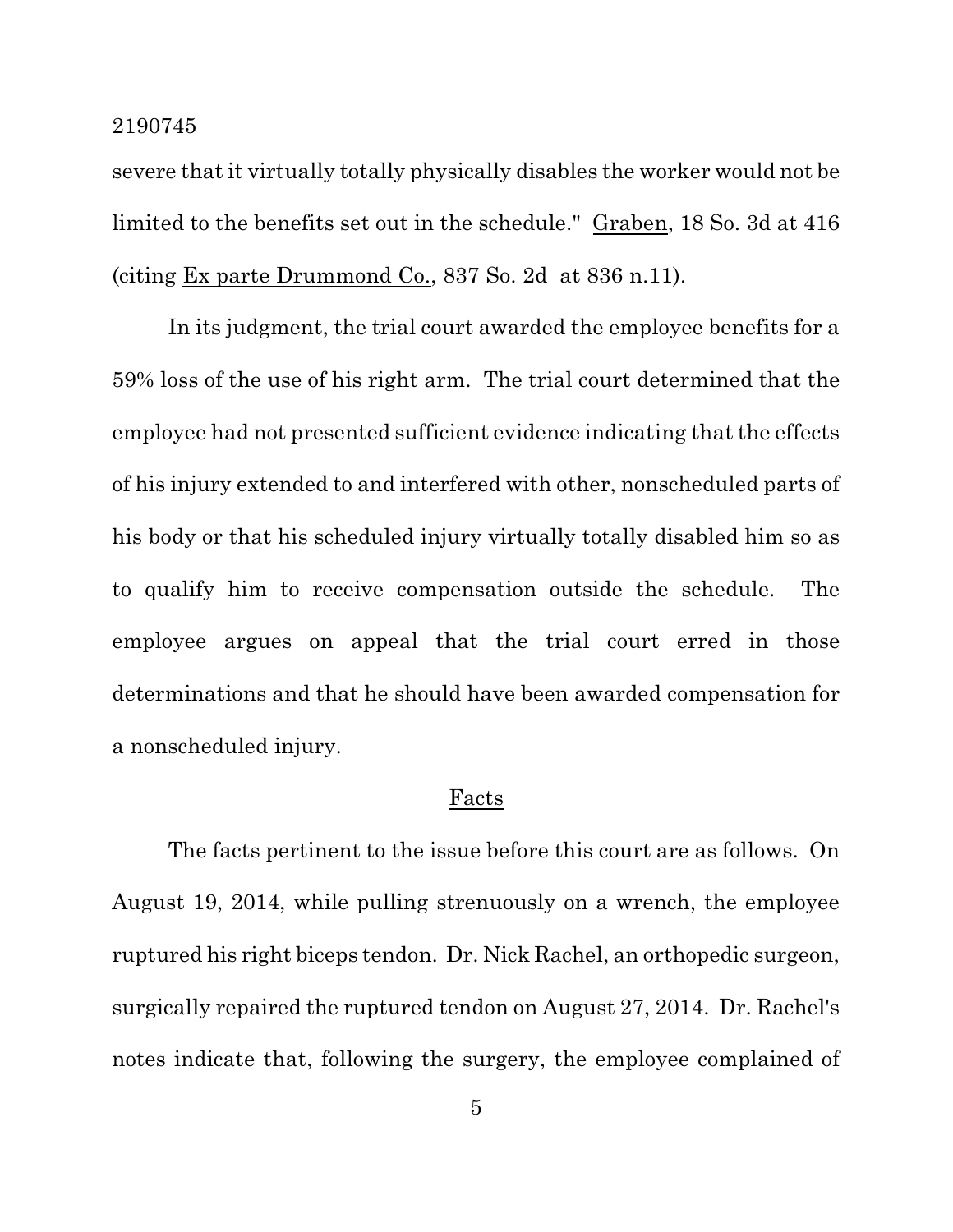continuing burning right-arm pain as well as swelling and intermittent numbness and tingling in his right hand and wrist, which prompted Dr. Rachel to refer the employee to Dr. David Hinton, a neurologist.

Dr. Hinton recorded in his notes that the employee complained of persistent swelling and numbness in his right hand and forearm, tingling, weakness, and sensory changes in unspecified portions of his body, as well as neck pain, headaches, and depression. Dr. Hinton diagnosed the employee with "complex regional pain syndrome of upper extremity" with a resulting permanent disability directly resulting from his work-related injury. On July 8, 2016, Dr. Hinton wrote a letter stating:

"[The employee] has been under my care for his work-related injury to his right shoulder, arm and hand since  $2/13/2015$ ... He suffered a biceps tendon rupture to his arm, while working in a tank on 08/8/14. He has suffered post surgical complex regional syndrome/reflex sympathetic dystrophy, and extreme swelling to the right arm due to the complexity of his injury. We will continue to follow patient as he is still having severe persistent swelling to the right hand and forearm despite therapy, home elevation exercises and compression sleeve wear. It is ... my medical neurological opinion that [the employee] cannot function normally day to day and is permanently disabled from this injury."

6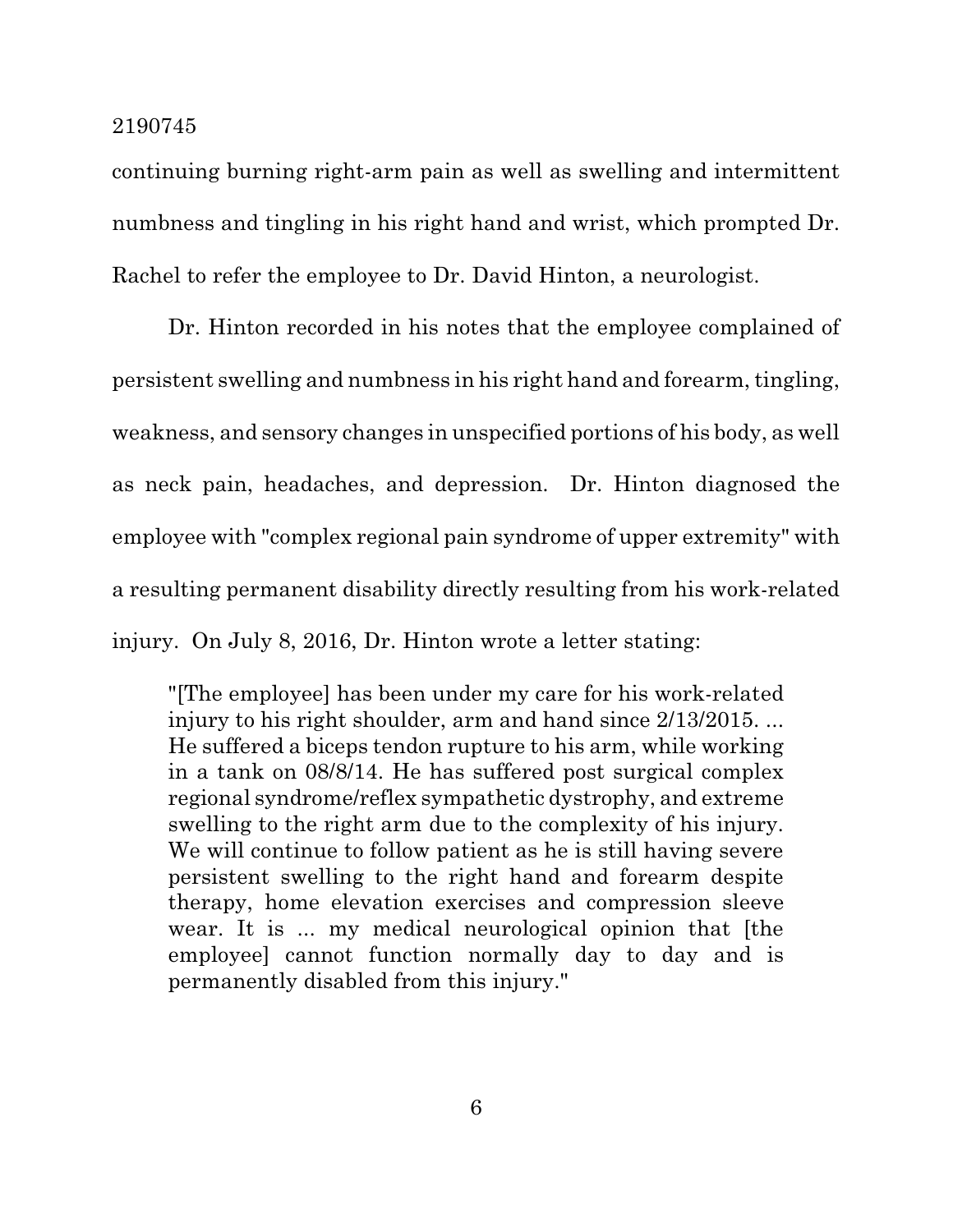In his deposition, Dr. Hinton explained that complex-regional-pain syndrome occurs when a chronic injury causes permanent damage, or, as he put it, a "remodeling" of the nervous system in the spinal cord, that results in increased pain to the sufferer from even minor stimulation. Dr. Hinton testified that he had diagnosed the employee with that condition based on four classic signs the employee exhibited, including hypersensitivity, color and temperature changes in the affected extremity, and swelling. Dr. Hinton noted that the employee had preexisting peripheral neuropathy but thatthe employee's right-biceps-tendon injury was the precipitating factor causing the complex-regional-pain syndrome. Dr. Hinton testified that the employee experiences neck pain due, in part, to his injury. Dr. Hinton prescribed anti-inflammatory medication that led the employee to engage in suicidal thoughts, so that medication was discontinued. The employee was also given high doses of narcotic medication and was instructed not to work. However, Dr. Hinton stated that the employee might be able to perform purely "intellectual" -- i.e., nonphysical -- duties. Dr. Hinton testified that the employee's condition will not be cured, although, he said, he expects that the employee might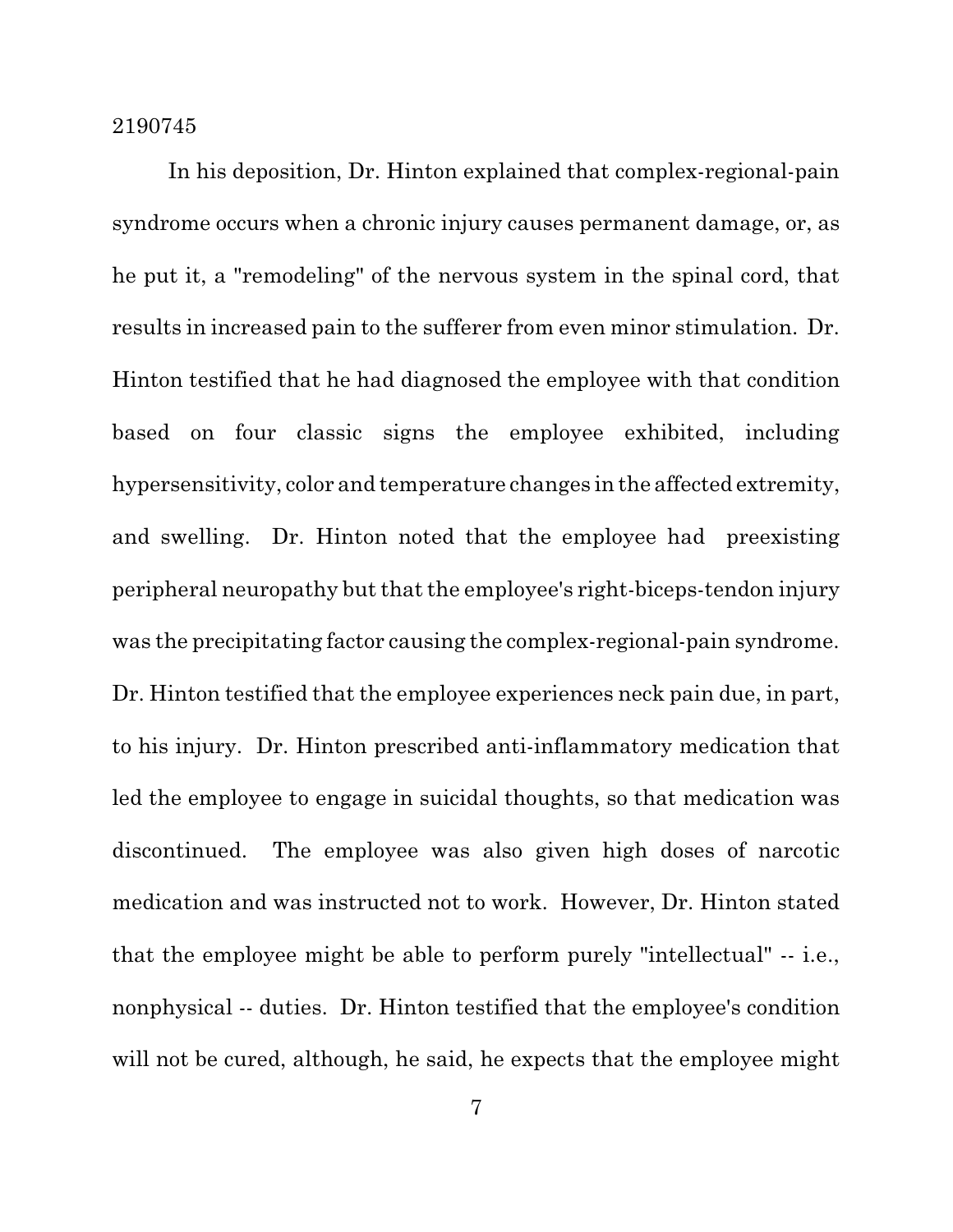get some relief from his symptoms over time. Dr. Hinton assigned the employee a 59% impairment to his right upper extremity, which, he determined, translated to a 35% impairment to the body as a whole, but he testified that he believes the employee is permanently and totally disabled.

The employee testified that he began having swelling and pain "running all the way up through [his] shoulder and neck" while participating in physical therapy following his surgery. The employee testified that he cannot use his right arm at all and that he has unbearable pain all the way up to his neck. He testified that his pain never gets below an 8 on a scale of 1 to 10. According to the employee, he has to elevate his arm twice during an eight-hour period; he testified that he lies down and elevates his arm for a total of four to six hours per day and that some days he cannot get back up once he lies down. He testified that sometimes his neck pain is so severe that he cannot turn his head and that, therefore, he is unable to drive. He testified that the neck pain also triggers migraine headaches. He explained that his symptoms had gotten progressively worse so that he could no longer even walk around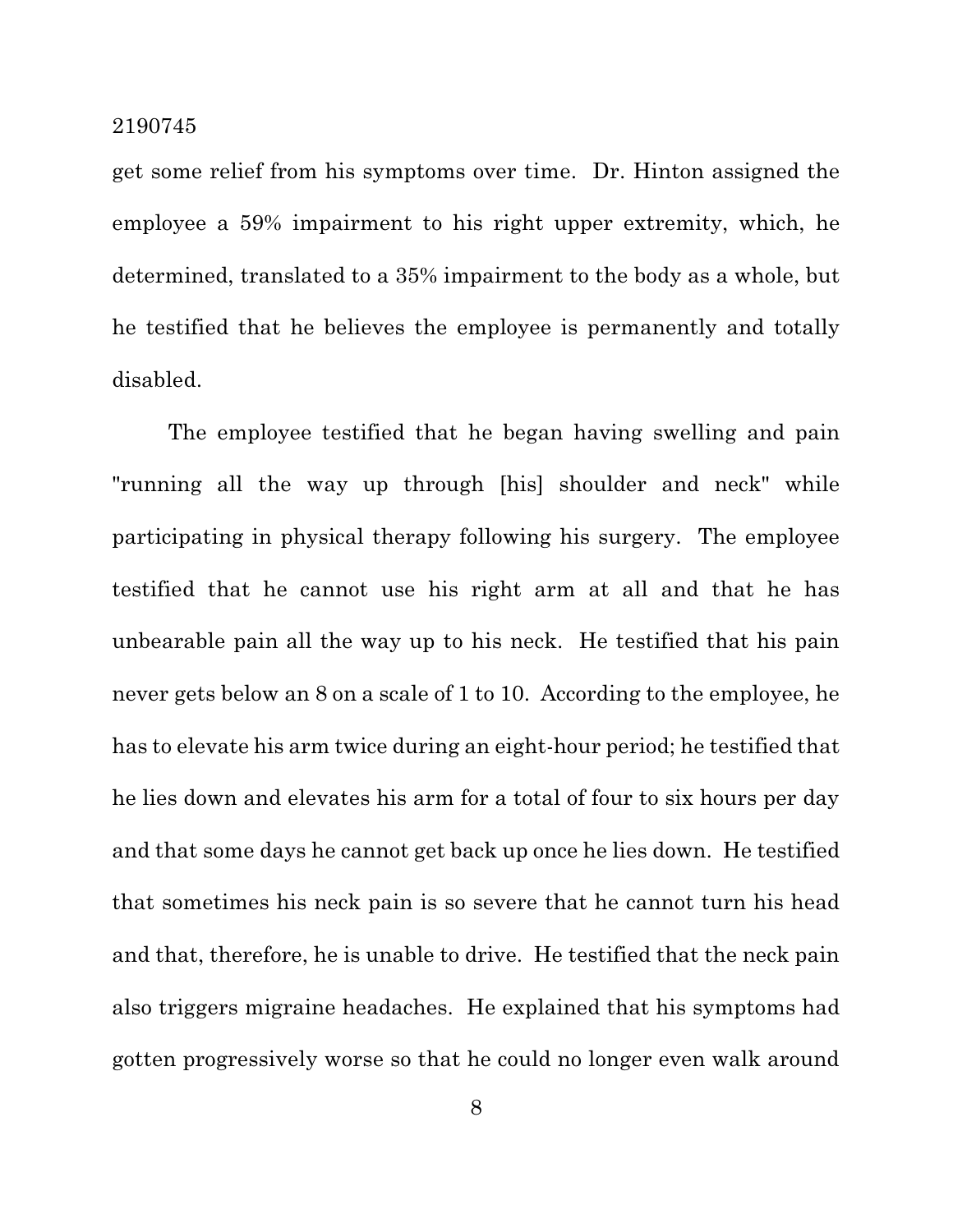the yard and pick up limbs. According to the employee, he also suffers from depression; however, he is not seeing a doctor for that condition.

The employer presented evidence indicating that, before the August 2014 injury, the employee had suffered from peripheral neuropathy related to chemotherapy treatments he had received for a cancerous condition and that the employee had contemplated filing for disability as a result of that condition. However, Dr. Hinton testified that the employee was working normally before his work-related injury, that the employee had developed complex-regional-pain syndrome as a result of that work-related injury, and that the employee is now disabled predominantly as a result of his complex-regional-pain syndrome.

## The Trial Court's Findings

In its judgment, the trial court addressed the exclusivity of the schedule as follows:

## "CONCLUSIONS OF LAW

"....

"5. The Court finds that the injury suffered by [the employee] on August 19, 2014, was to his right arm, specifically a ruptured biceps tendon. Therefore, it is a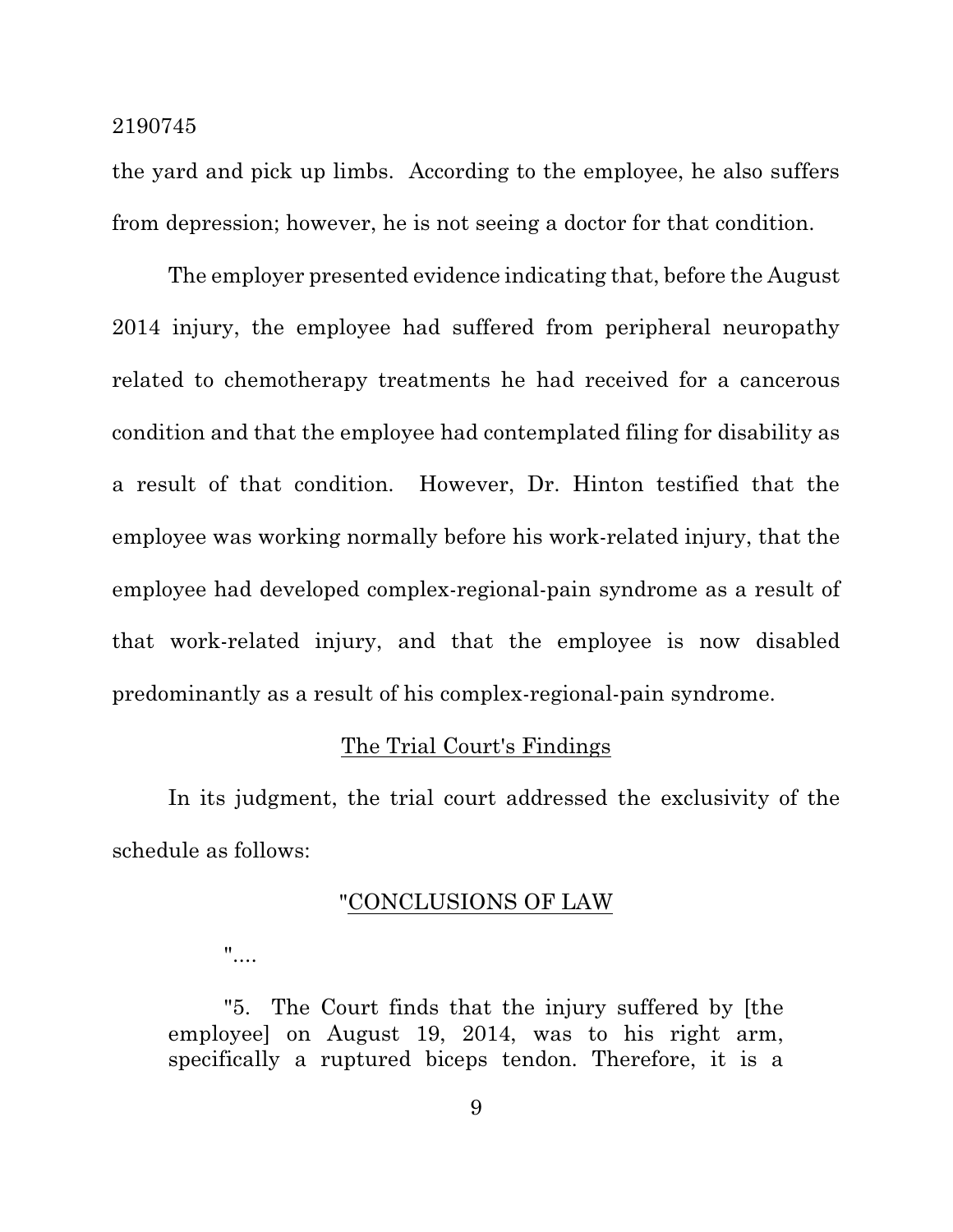scheduled injury and is due to be compensated pursuant to Section 25-5-57(a)(3), Ala. Code (1975).

"6. [The employee], on the other hand, contends that he is disabled on a permanent and total basis and should be compensated outside the schedule.

"7. There are two exceptions to the statutory mandate that an injury to a scheduled member must be compensated pursuant to the schedule. The first exception is 'if the effects of the loss of the member extend to other parts of the body and interfere with their efficiency.' The second exception is for pain that completely, or almost completely, physically debilitates the worker. Norandal USA, Inc. v. Graben, 133 So. 3d 386 (Ala. Civ. App. 2010).

"8. The Court is mindful of the Graben court's guidance that the pain exception is not satisfied 'by evidence that the worker experiences abnormal, constant, and severe pain even when not using the affected member.' Rather, it requires competent proof that whatever pain the worker experiences completely, or almost completely, physically debilitates the worker. The Court, after considering all the legal evidence bearing on the existence, duration, intensity, and disabling effect of pain in [the employee's] right arm, finds that [the employee] does not meet the exception for pain.

"9. The second exception under which a scheduled injury may be treated as a non-scheduled injury is 'if the effects of the loss of the member extend to other parts of the body and interfere with their efficiency, the schedule allowance for the lost member is not exclusive.' Ex parte Drummond Co., 837 So. 2d 831 (Ala. 2002). The Court finds that there is insufficient evidence that this exception to the schedule should be applied, and the Court declines to do so.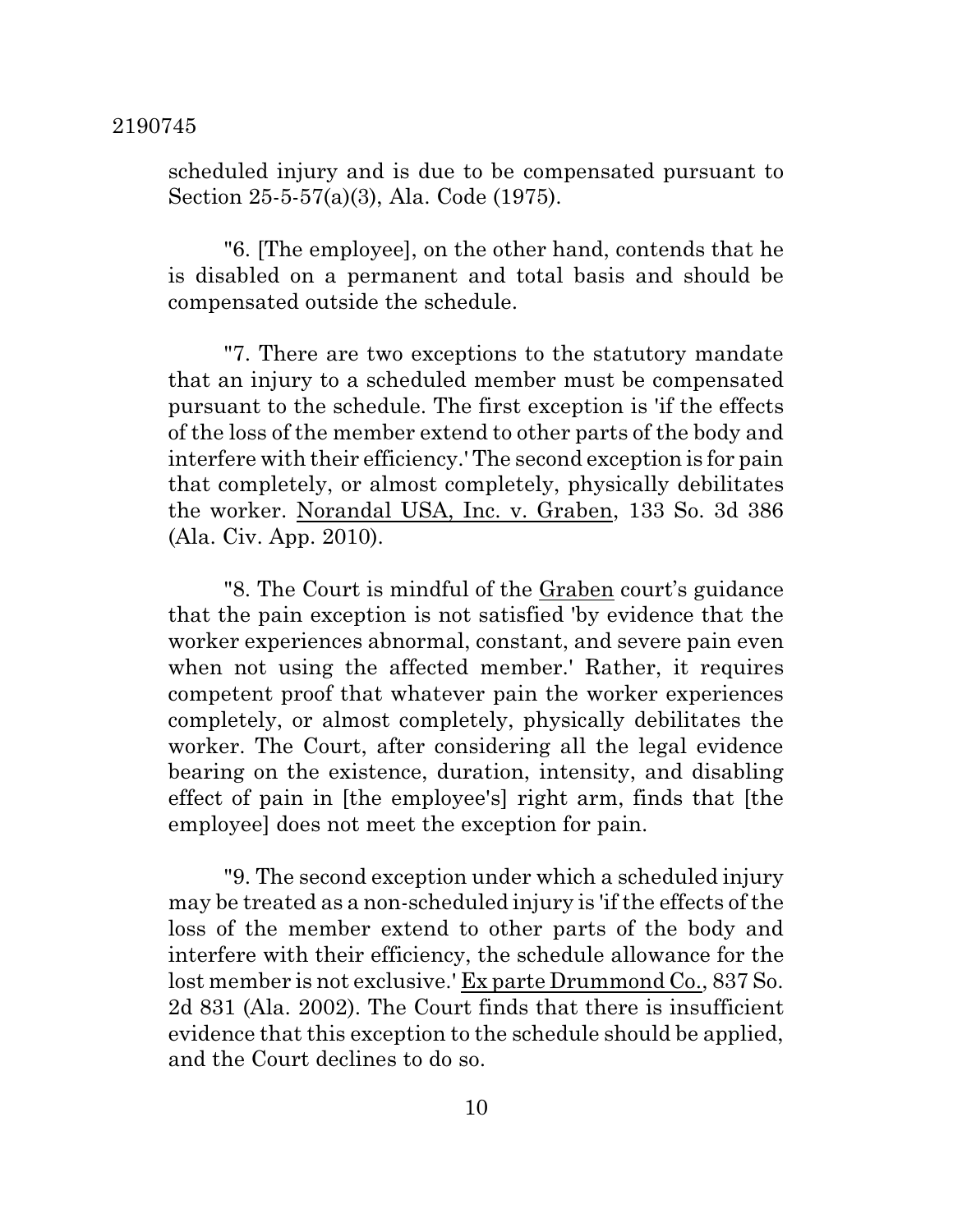"10. The Court finds that, based on the evidence submitted at trial, neither recognized exception would remove [the employee's] claim from the schedule so as to be compensated outside of the schedule."

## Standard of Review

In a workers' compensation case, the findings of a trial court based in part on ore tenus testimony are presumed correct, and a judgment entered in accordance with those findings will be affirmed so long as the findings are supported by substantial evidence. Ex parte Lowe's Home Ctrs., LLC, 209 So. 3d 496, 504 (Ala. Civ. App. 2016). However, the legal conclusions of a trial court are reviewed de novo. See Ala. Code 1975, §  $25-5-81(e)(1)$ .

## Analysis

Substantial evidence supports the trial court's factual finding that the employee sustained a ruptured right biceps tendon as the result of a work-related accident. However, substantial evidence does not support the trial court's factual determination that the injury was contained solely within the right arm. The undisputed objective medical evidence indicates that the injury affected the employee's spinal-cord nerves, causing a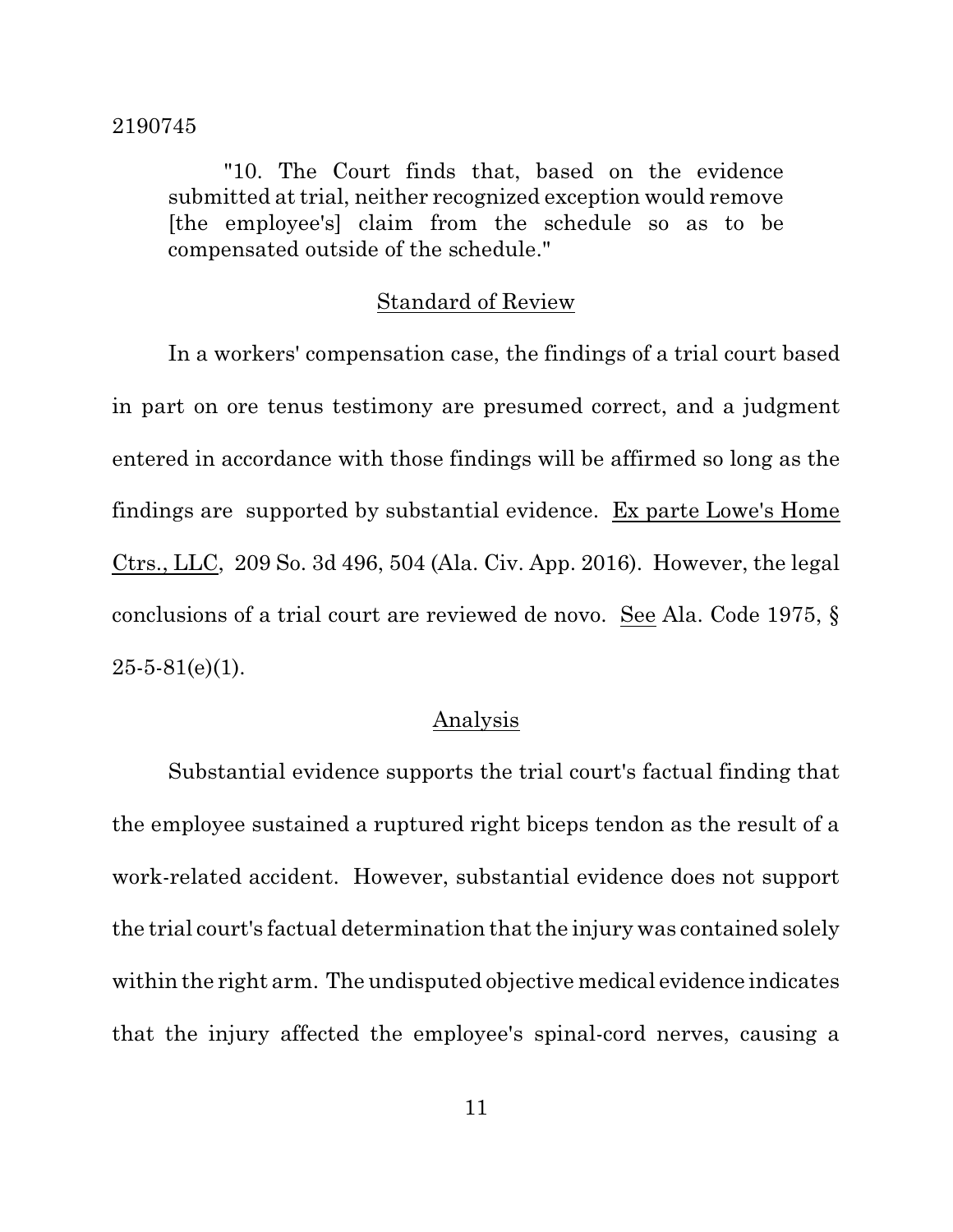painful debilitating condition. The employer points to some discrepancies in the evidence that might have affected the credibility of the employee's claim that his injury caused him neck pain and depression, but, even assuming that the trial court could have discounted those complaints, it remains undisputed that the employee exhibits objective signs of complexregional-pain syndrome impairing an area of his body beyond his right arm, i.e., his central nervous system. "[T]he trial court is not free to disregard undisputed evidence in order to support its findings." Benton v. Winn-Dixie Montgomery, Inc., 705 So. 2d 495, 497 (Ala. Civ. App. 1997). Under the circumstances, the only factual conclusion to be drawn was that the injury to the employee's right arm extends to another nonscheduled part of the employee's body and interferes with its efficiency. Under the holding in Ex parte Drummond Co., as explicated by Boise Cascade Corp. v. Jackson, 997 So. 2d 1042 (Ala. Civ. App. 2008), as a matter of law, the employee's injury could be considered only a nonscheduled injury.

The employee argues further that he met the exceedingly high criteria set forth in Graben because, he says, the pain from his injury virtually totally disables him, similar to the worker in Goodyear Tire &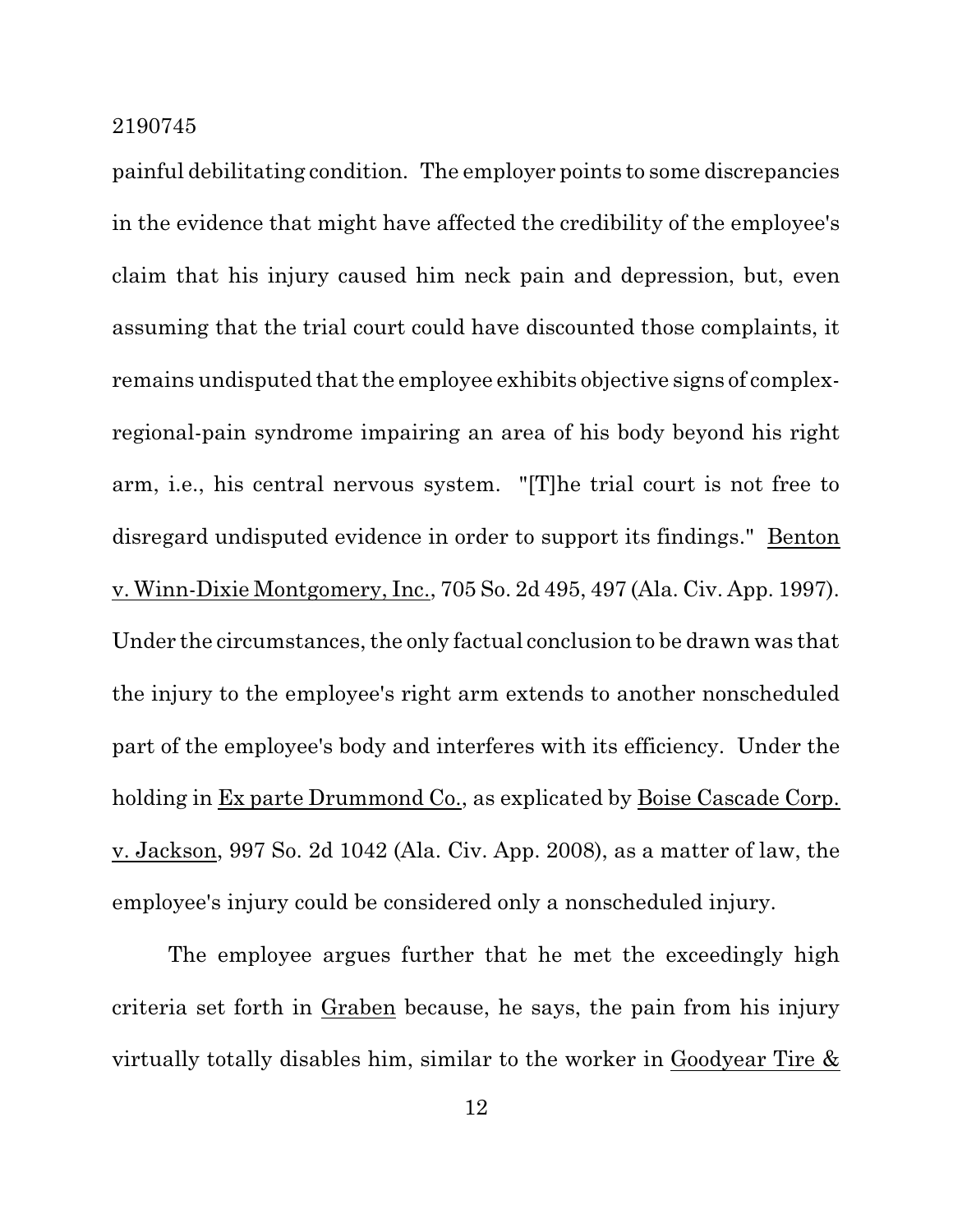Rubber Co. v. Haygood, 93 So. 3d 132, 142 (Ala. Civ. App. 2012). However, we need not decide whether the trial court erred in determining that the employee failed to present sufficient evidence to meet the Graben test because we have already concluded that the schedule does not apply under the analysis set forth in Ex parte Drummond Co. Any discussion regarding Graben in this context would amount to nothing more than dictum.

## Conclusion

We reverse the trial court's judgment and remand the case to the trial court for that court to enter a new judgment concluding that the award of compensation is not governed by the schedule in the Act. We decline to render a judgment finding the employee permanently and totally disabled, as the employee requests, because the duty of determining the extent of disability is a function of the trial court as the fact-finder. See Reed v. James R. Fincher Timber Co., 659 So. 2d 660 (Ala. Civ. App. 1995). Instead, we direct the trial court to award the employee compensation based on the permanent loss of earning capacity sustained